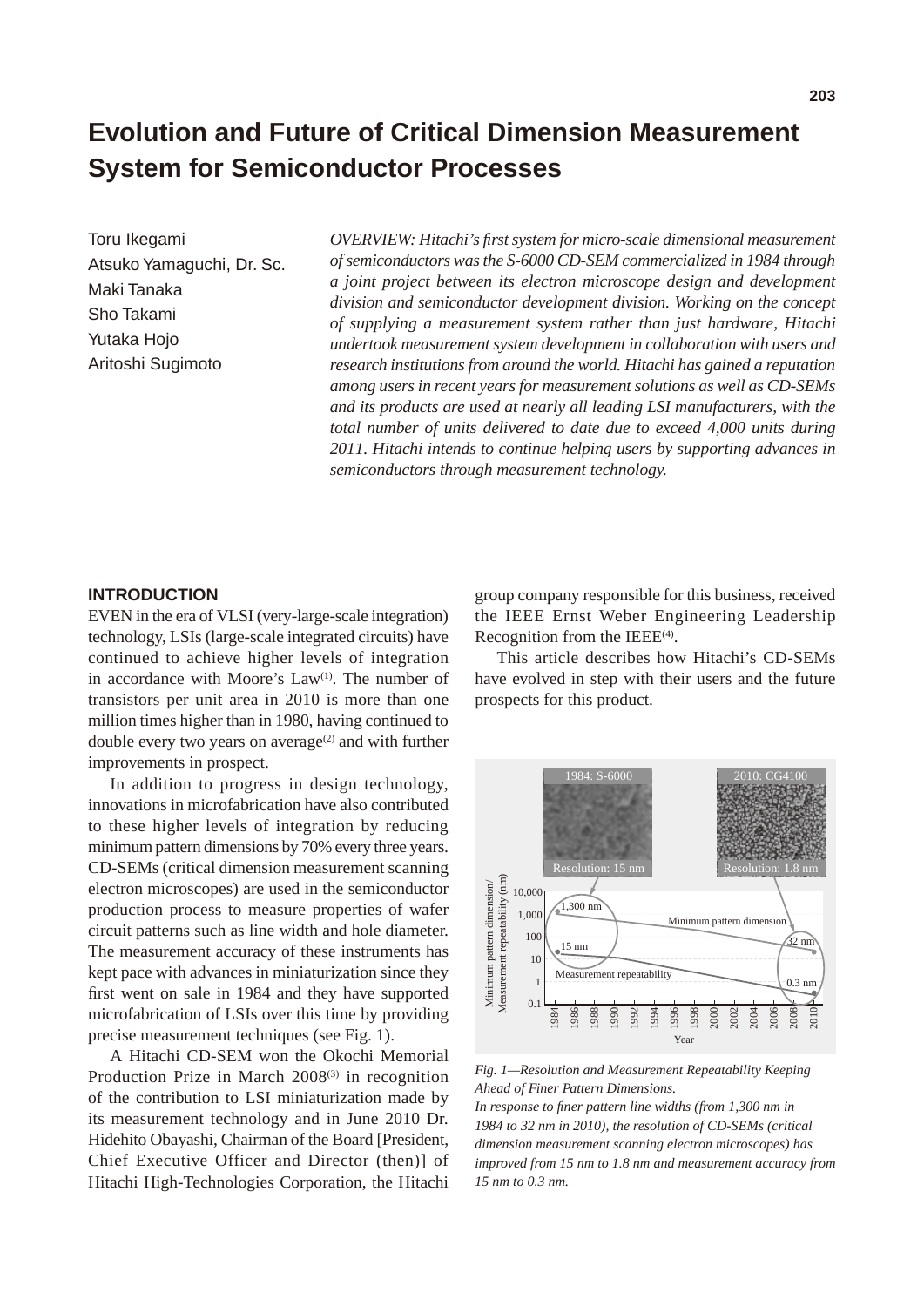# **DEVELOPMENTS AND ADVANCES IN CD‑SEMS**

# Transition from Scientific Device to Industrial Instrument<sup>(5)</sup>

In 1980, the industry was struggling to develop a process capable of achieving a minimum line width of 1 µm. Steppers had a central role in microfabrication for the 1-µm process but faced problems with CD (critical dimension) control $(6)$ . There were also problems with measuring line widths using the optical techniques typically employed for dimensional measurement at this time.

Staff from Hitachi, Ltd.'s Semiconductor Business Division together with the device development center and the Central Research Laboratory which was working on semiconductor process development proposed using an electron microscope for dimensional measurement in place of optical techniques. They established a project in conjunction with the electron microscope development division and embarked on the development of a new system for measuring the dimensions of LSI patterns using electron beams. The concepts behind the development were as follows. (1) Dedicated machine for dimension measurement

Since the very first model, Hitachi CD-SEMs have been distinct from the electron microscopes of that time. They use in-lens detection systems which do not cast a pattern shadow that could affect the measurement, and measurement techniques were developed based on use of a fast and precise XY stage.

(2) Industrial instrument suitable for use at production sites

The primary aim was to perform non-invasive measurements that did not require preparatory steps. This led to the adoption of measurement techniques that used low-energy electron beams. The second priority was that the instrument could be installed in production sites and the third was that the instrument would not require a specialist operator and could be used by anyone without operator-to-operator variation in measurement results.

At a time when electron microscopes were located in special-purpose dark rooms<sup> $(7)$ </sup>, the idea of making an instrument that "could be installed in production sites" bordered on defiance of common sense. However, Hitachi was a leader in the field of electron microscope development and had technology for high-intensify FE (field emission) electron guns which it had just commercialized<sup>(8)</sup>. The CD-SEM performed rapid scanning (television scanning) of an electron beam from a high-intensity FE electron gun and was able to

be used without a dark room thanks to its use of image memory which was ahead of its time.

The concept of producing an instrument that could be used by anyone was a major step away from the assumption that electron microscopes were scientific devices for use by researchers. The user representative on the project team identified the measurement procedures used in the semiconductor production process and a computer-controlled measuring system that anyone could use to perform measurements was devised by programming these procedures as recipes that could be selected from a screen.

(3) Measurement system

Turning an electron microscope into a measuring instrument requires that it be made into a system whose measurements can be calibrated to ensure traceability. As no dimensional calibration system for electron microscopes existed even at public institutes, Hitachi embarked on the development of a dimensional calibration system in parallel with the development of the CD-SEM<sup>(9)</sup>.

In collaboration with the National Institute of Advanced Industrial Science and Technology, Hitachi developed the world's first "standard microscale with a 240-nm pitch" for use as a sample for nanometer-order calibration of magnification. The standard was later certified by the Japan Quality Assurance Organization (JQA) and made commercially available.

A "standard microscale with a 100-nm pitch" was also subsequently developed and released to keep pace with LSI miniaturization $(10)$  (see Fig. 2).

The first-generation S-6000 CD-SEM developed through this project involving in-house users was announced at SEMICON Japan and went on sale in late 1984<sup>(11), (12)</sup>.



*Fig. 2—Standard Microscale with a 100-nm Pitch for Calibration of Magnification.*

*This standard sample is used to calibrate the measurements of CD-SEMs. The sample is placed in the instrument to allow precise calibration of length measurement to be performed easily.*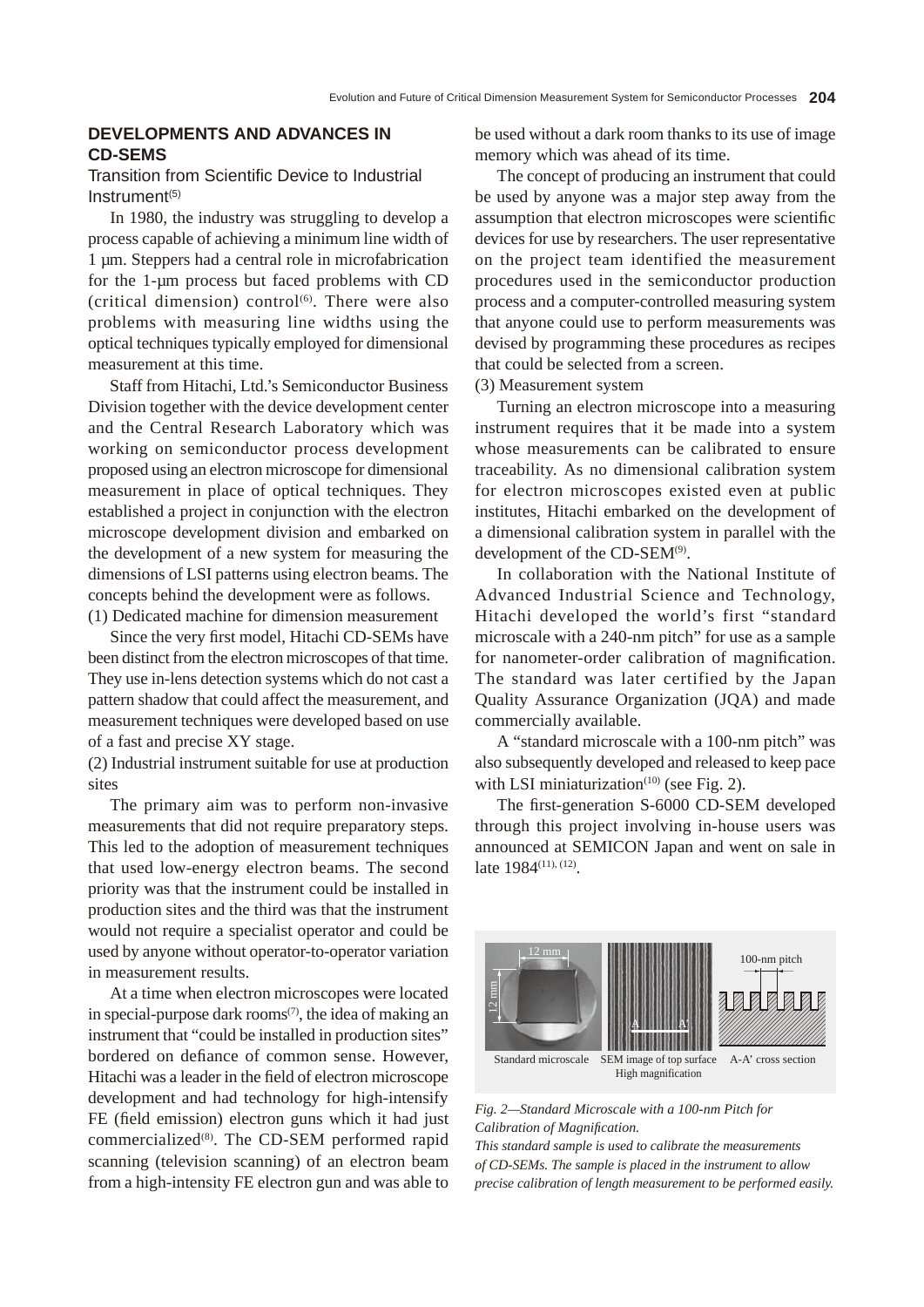| Model                    | $S-6000$                                                          | S-8820                                                             | S-9200                                                             | CG4000                                                                  |
|--------------------------|-------------------------------------------------------------------|--------------------------------------------------------------------|--------------------------------------------------------------------|-------------------------------------------------------------------------|
| Photograph               |                                                                   |                                                                    |                                                                    |                                                                         |
| Release date             | 1984                                                              | 1994                                                               | 1998                                                               | 2006                                                                    |
| Resolution (nm)          | 15                                                                | 5                                                                  | 3                                                                  | 1.8                                                                     |
| Repeatability (nm)       | 15                                                                | 5                                                                  | 3                                                                  | 0.3                                                                     |
| Throughput<br>(wafers/h) | 8 (manual operation)<br>$(6$ -inch wafer,<br>5-point measurement) | 20 (automatic operation)<br>(6-inch wafer,<br>5-point measurement) | 45 (automatic operation)<br>(8-inch wafer,<br>5-point measurement) | 36 (automatic operation)<br>$(12$ -inch wafer,<br>20-point measurement) |
| Wafer size<br>(inch)     | 4, 5, 6                                                           | 5, 6, 8                                                            | 6, 8                                                               | 8, 12                                                                   |

#### *Fig. 3—Evolution of CD-SEMs.*

*The CD-SEMs have earned a high reputation for stable operation in mass production environments and for the release of new models ahead of advances in semiconductor device miniaturization. Total deliveries to date are expected to surpass 4,000 during 2011.*

# Evolution of CD-SEMs

The first-generation S-6000 model was adopted by semiconductor device manufacturers around the world and was followed by a series of models featuring enhancements based on user feedback. To date, Hitachi has developed the  $S-8000^{(13), (14), (15)}$ , S-9000<sup>(16), (17)</sup>, and CG4000<sup>(18)</sup> Series (see Fig. 3).

The models in this product range also included modifications to suit changing times and user requests that are difficult to represent in terms of performance specifications. The S-8000 featured a fully revamped version of the FE electron gun that worked so well on the  $S-6000^{(5)}$ . When requirements change with the times or at the request of users, the features that count as sales points also change drastically. Listening to users and satisfying their requests also increase the number of electron microscopes sold.

In addition to better repeatability, the S-9300 which went on sale in 1999 actively incorporated features based on user needs with an enhanced hole bottom observation function together with a revision of worldwide service arrangements. It was well received by users around the world for being ready in time for the shift to 300-mm wafers and for the comprehensive service arrangements.

## Productivity Improvement

Along with miniaturization, semiconductor devices are also subject to competition on cost reduction. Measurement instruments like CD-SEMs



*Fig. 4—CG4100 CD-SEM and Main Specifications. The CG4100 is a high-throughput instrument for 32-nm process production and 22-nm process development which was designed to meet the measurement needs of the latest generation of double patterning techniques.*

are no exception and Hitachi has sought to improve performance factors such as uptime and throughput to satisfy users who are always looking to boost productivity.

The CG4000 which went on sale in 2006 met the requirements of its time and the latest  $CG4100^{(19)}$ (see Fig. 4) which went on sale in 2009 resolved the problem of throughput in the charge sensitive layer step which has a high level of technical difficulty.

In this way, Hitachi's CD-SEMs have stuck to the concept of being an industrial instrument since the first S-6000 model, and over time development has continued to keep ahead of user requirements for repeatability and productivity. As a result, the CD-SEMs have won the trust of users not just for the high reliability and productivity<sup>(20)</sup> of individual instruments but also for the high uptime and extremely low tool-to-tool CD difference achieved when a number of instruments are operated on a production line<sup>(21)</sup>.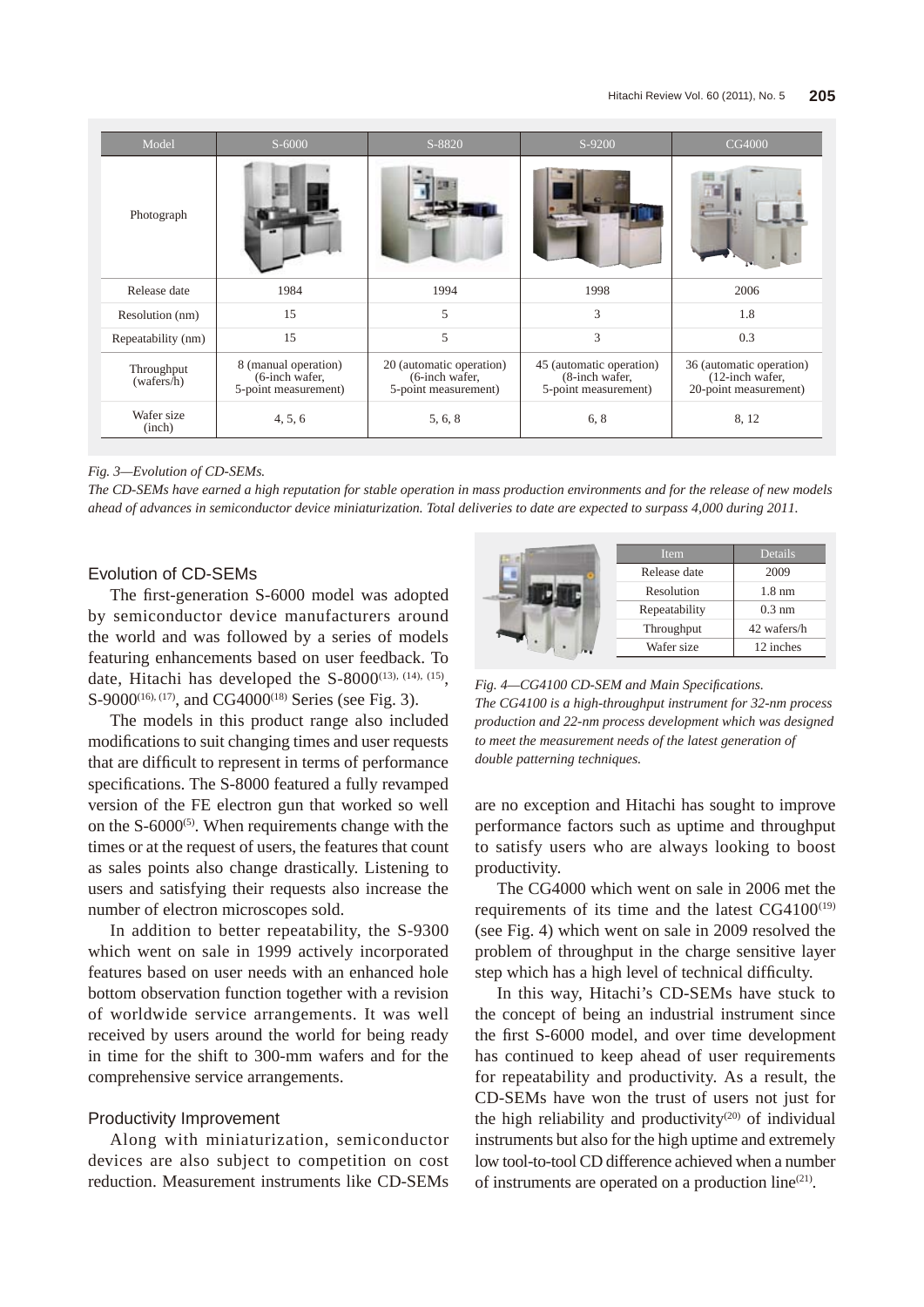### **MEASUREMENT APPLICATIONS**

While high reliability is a prerequisite for measurement systems, user's concerns about measurement have changed over time. Hitachi's semiconductor measurement systems which mainly involve CD-SEMs have kept ahead of the times by developing and proposing measurement applications in conjunction with users in response to changing circumstances. The following sections describe typical measurement applications.

## Pattern Roughness Evaluation(18)

Since around 2003 when the microfabrication industry started development of the 90-nm process, a problem arose with reports of bumps of around 10 nm evident along the edges of patterns that are meant to be straight, a level of variation that is equal or larger than that permitted in dimensional control. Accordingly, a requirement specification for LER (line edge roughness) was added to the 2003 International Technology Roadmap for Semiconductors<sup>(2)</sup> (ITRS). The ITRS is a technology roadmap for the semiconductor industry created with the aim of improving LSI development efficiency and sponsored by industry bodies in Japan (Japan Electronics and Information Technology Industries Association), USA, Europe, South Korea, and Taiwan. The problem, however, was that different investigators reported different LER measurements and Hitachi was requested by manufacturers of devices, steppers, and resist to create and standardize a measurement procedure for LER.

In response, Hitachi in 2004 established a taskforce at Semiconductor Equipment and Materials



*Fig. 5—Example LER (Line Edge Roughness) Measurement. Different types of resist were tested over a test area (L) of 2 µm or more with an edge measurement pitch (*∆*y) of 10 nm or less, these conditions being established as the SEMI (Semiconductor Equipment and Materials International) standard. A special function complying with this standard was developed for the CD-SEM to facilitate resist testing.*

International<sup>(3)</sup> (SEMI), the industry's standards body, and developed technology for measuring  $LER^{(22)}$ in collaboration with Japanese users, the National Institute of Standards and Technology<sup>(4)</sup> (NIST), the Semiconductor Manufacturing Technology Institute<sup>(5)</sup> (SEMATECH), the International SEMATECH Manufacturing Initiative<sup>(6)</sup> (ISMI) (an international semiconductor consortium that undertakes development jointly with SEMATECH), and ITRS (see Fig. 5).

Hitachi's proposal was adopted by an international vote as a SEMI standard<sup> $(23)$ </sup> in 2006 and the taskforce was disbanded.

As well as responding to user requirements, Hitachi believes that its technical leadership in this standardization work was also highly regarded.

# Use of CAD Design Data in Measurement<sup>(24), (25), (26)</sup>

OPC (optical proximity correction) uses diffraction of the light on the surface to perform shape correction<sup>(27)</sup> and becomes necessary as the LSI dimensions become smaller than the wavelength of light used for pattern formation (lithography). Because OPC performs correction on the CAD (computer-aided design) data, it is necessary to establish correction rules that are detailed and accurate. Hitachi developed the DesignGauge solution system to collect the basic data needed to establish these rules. Precise correction by OPC becomes essential with greater levels of miniaturization and the time taken to produce the measurement recipes has also grown as the number of measurement points required to perform correction has jumped from a few thousand to several tens of thousands. In response, DesignGauge significantly improves the efficiency of recipe creation because it can produce measurement recipes quickly by performing the processing off-line before it is needed using the CAD data.

The number of correction locations and the size of corrections increase as LSI design rules get smaller and the time taken to create the correction rules has an impact on the LSI development time. DesignGauge has been jointly developed with a number of customers since it was a beta version and three of these customers<sup>(29), (30), (31)</sup> along with Hitachi<sup>(28)</sup> presented results from this work at the 2005 conference of the International Society for Optics and Photonics (SPIE) (shortly after DesignGauge was formally announced) which won acclaim. Fig. 6 shows a report excerpt.

Whereas dimension measurement had been adequate in the past, the higher precision of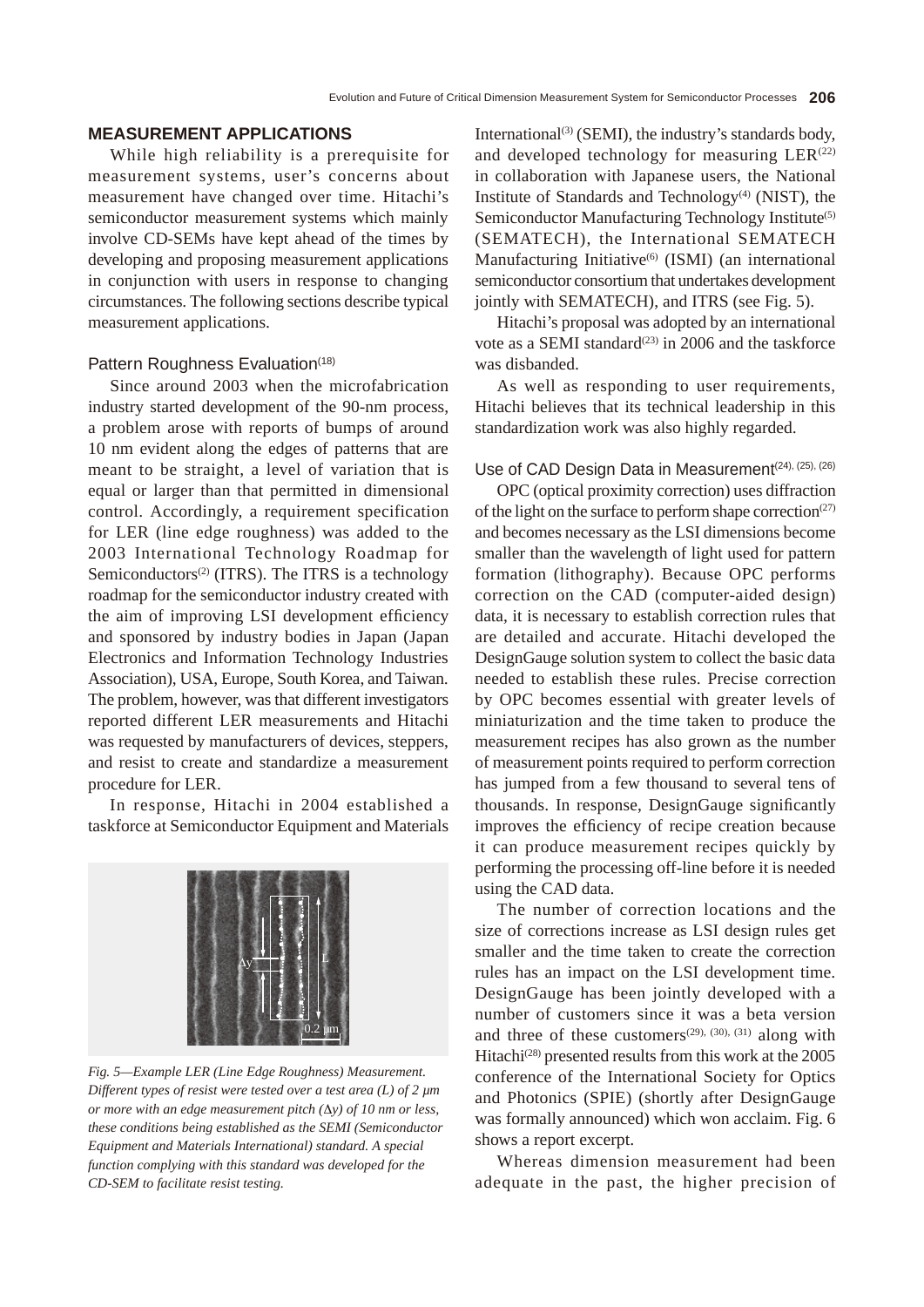

*Fig. 6—DesignGauge System Block Diagram and Example Benefits.*

*Features of DesignGauge include improved OPC (optical proximity correction) evaluation accuracy, shorter work times, and the ability to produce recipes off-line without needing a CD-SEM or wafers. Installation of DesignGauge reduces the time for preparing recipes to about one-sixth of what was previously required.*

OPC brought growing demand for more accurate measurement of pattern shapes such as line-ends and corners. In response, Hitachi, ahead of other companies, succeeded in significantly shortening development times by developing an automatic function to extract pattern feature lines from SEM images with high accuracy<sup>(32)</sup>.

DesignGauge is currently used by almost all leading LSI manufacturers and the software not only contributes to sales of CD-SEMs, it also adds to the value of Hitachi measurement systems, with Hitachi offering close support including biannual user meetings at SPIE in the USA and at SEMICON Japan, a trade show in Japan. Hitachi is continuing to take note of customer opinion and develop DesignGauge further and a family of complementary products is available consisting of RecipeDirector which enhances the recipe creation function and DG-Analyzer which enhances OPC evaluation $(33)$ .

# **FUTURE TECHNICAL ISSUES AND PROSPECTS**

LSIs are becoming more complex and the levels of miniaturization are higher. In addition to joint development with key customers, Hitachi also participates in joint research and other activities with International Business Machines Corporation (IBM) and international consortiums such as the imec (Interuniversity Microelectronics Center) in the Kingdom of Belgium and SEMATECH in the USA. This provides opportunities to continue developing Hitachi's semiconductor measurement systems in anticipation of user needs.

Double patterning is currently being adopted to achieve smaller pattern sizes. Although the issues with this method include not only measurement and control of pattern dimensions but also of the very small pattern overlay error in the chips, Hitachi has kept ahead of the times by working with customers to develop fine-scale overlay measurement technology using  $CD$ -SEMs<sup>(34), (35)</sup>.

Resist LER is one of the challenges in commercializing EUV (extreme ultraviolet) lithography, a leading contender for providing the next generation of microfabrication technology, and measurement and control of LER will become increasingly important in future. Hitachi's measurement systems will provide measurement technology to support the commercialization of EUV lithography.

The use of more complex structures has led to demand for ways of monitoring the 3D (threedimensional) shape of micro-features. Hitachi is developing an entirely new measurement concept for its measurement systems that can accurately monitor 3D shapes using measurements from above<sup>(25), (36), (37)</sup>.

Meanwhile, in the area of productivity improvement, Hitachi also continues to work on developments and enhancements with a range of different approaches including automatic recipe generation from design data, higher throughput, and smaller tool-to-tool CD differences.

## **CONCLUSIONS**

This article has described how Hitachi's CD-SEMs have evolved in step with their users and the future

<sup>\*</sup> GDS II is a standard format for LSI layout design data. It was developed by Calma, Co. of the USA and, following acquisition by a series of other companies, it is currently the intellectual property of Cadence Design Systems, Inc. of the USA.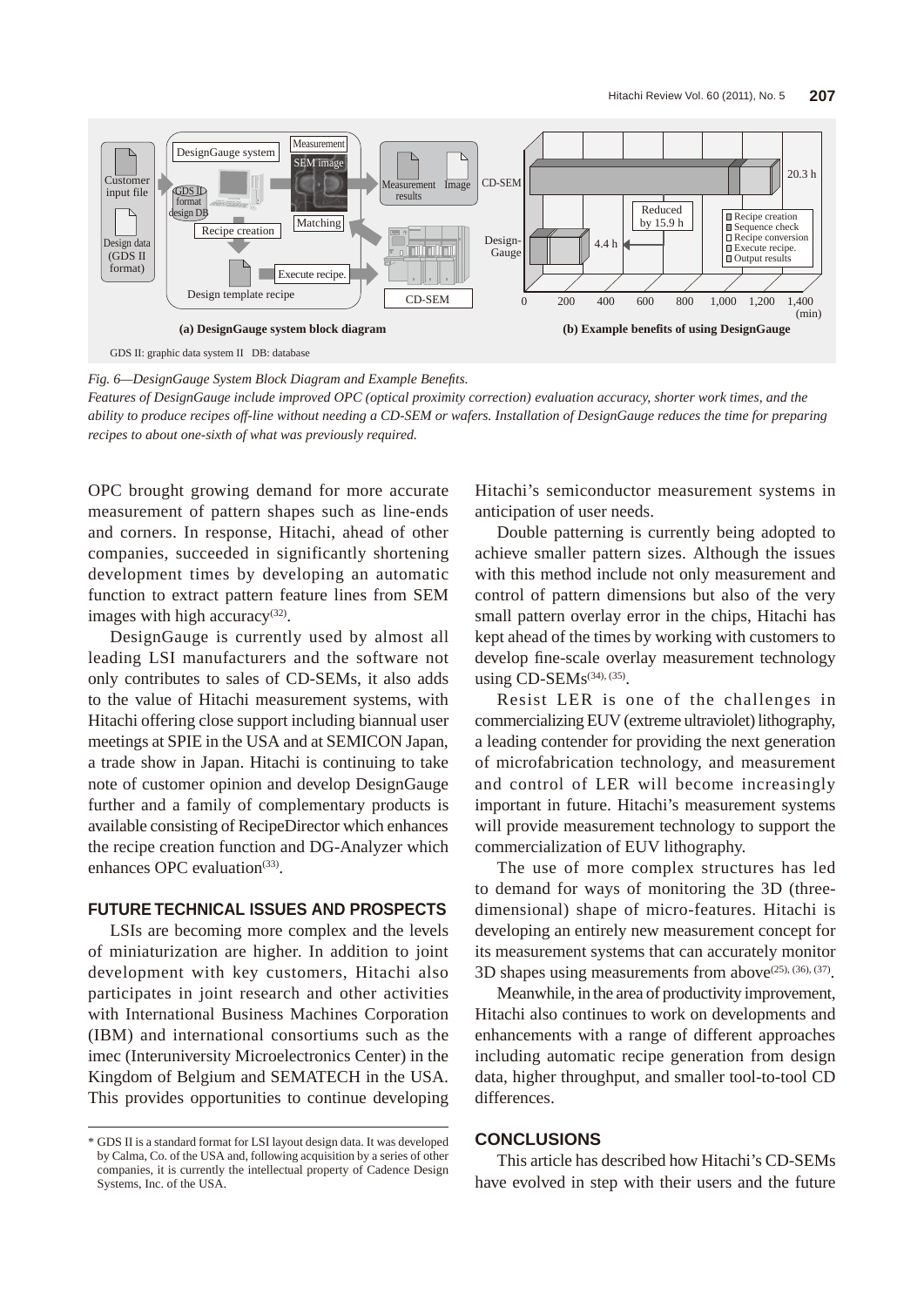prospects for this product.

In 2010, Hitachi celebrated 25 years of involvement with systems for performing fine-scale measurement of semiconductors which dates back to the initial S-6000 CD-SEM. In that time, Hitachi has gained more than 80% of the global market and expects to deliver its 4,000th machine during 2011.

Hitachi intends to satisfy the expectations of users around the world by making further advances in measurement systems for semiconductors to help provide greater value for customers while also adding value to the Hitachi brand.

#### REFERENCES

- (1) G. Moore, "Cramming More Components onto Integrated Circuits," Electronics, **38**, No. 8, April 19 (1965).
- (2) ITRS, "2009 ITRS Product Technology Trends," Executive Summary, p. 72, ITRS (2009).
- (3) "'Okochi Memorial Production Prize' for Critical Dimension SEM's Contribution to Semiconductor Scaling," Hitachi Technology 2009−2010, p. 28 (Aug. 2009).
- (4) "Chairman of the Board Hidehito Obayashi, Hitachi High-Technologies Receives the IEEE Ernst Weber Engineering Leadership Recognition Award," Hitachi Technology 2011−2012, p. 48 (Jul. 2011).
- (5) H. Obayashi, "Advances in Electron Microscopy that Support Innovation—Paradigm Shift from Leading-edge Scientific Analysis Device to Industrial Measuring Instrument," Hitachi Hyoron **91**, pp. 806−811 (Nov. 2009) in Japanese.
- (6) F. Dill, "Optical Lithography," IEEE Trans. Electron Devices ED-22, 440-444 (1975).
- (7) "Principles and Applications of Scanning Electron Microscopes," Japanese Society of Electron Microscopy, Kanto Region, Kyoritsu Shuppan Co., Ltd. (1983) in Japanese.
- (8) "Development of High-performance Electron Microscope," Hitachi Hyoron **64**, p. 69 (Jan. 1982) in Japanese.
- (9) Y. Nakayama et al., "Proposal for a New Submicron Dimension Reference for an Electron Beam Metrology System," pp. 1930−1933, J. Vac. Sci. Technol. B, No. 6, Nov/Dec (1988).
- (10) Y. Nakayama et al., "Sub-50−nm Pitch Size Grating Reference for CD-SEM Magnification Calibration," Proc. SPIE **7272**, 727224 (2009).
- (11) "Development of S-6000 Scanning Electron Microscope for Semiconductor Critical Dimension Measurement," Hitachi Hyoron **67**, p. 77 (Jan. 1985) in Japanese.
- (12) T. Otaka et al., "Evaluation Equipment for Semiconductor Process," Hitachi Hyoron **68**, pp. 725−730 (Sep. 1986) in Japanese.
- (13) "High-resolution Critical Dimension Measurement Electron Microscope," Hitachi Hyoron **77**, p. 58 (Jan. 1995) in Japanese.
- (14) T. Otaka et al., "Evaluation Equipment for Semiconductor Process Using Electron Beam," Hitachi Hyoron **77**, pp. 795−800

(Nov. 1995) in Japanese.

- (15) T. Otaka et al., "High-resolution Electron Beam Length Measuring Equipment," Hitachi Hyoron **79**, pp. 815−820 (Oct. 1997) in Japanese.
- (16) O. Nasu et al., "New CD-SEM System for Sub-10 nm Process Generation," Hitachi Hyoron **84**, pp. 267−270 (Mar. 2002) in Japanese.
- (17) H. Kawada et al., "CD-SEM for 65 nm Process Node," Hitachi Hyoron **85**, pp. 311−316 (Apr. 2003) in Japanese.
- (18) A. Yamaguchi et al., "CD-SEM Technologies for 65-nm Process Node," Hitachi Review **54**, pp. 15−21 (Jan. 2005).
- (19) H. Okano et al., "Views on Use of CD-SEMs as Production Management Machines," Proceedings of 64th Conference of The Japanese Society of Microscopy, p.38, MG03-01 (May 2008) in Japanese.
- (20) "CG4100 High-resolution CD-SEM," Hitachi Hyoron **93**, p. 104 (Jan. 2011) in Japanese.
- (21) H. Abe et al., "CD-SEM Tool Stability and Tool-to-tool Matching Management Using Image Sharpness Monitor," Proc. SPIE **7272** 727210-1 (2009).
- (22) A. Yamaguchi et al., "Characterization of Line-edge Roughness in Resist Patterns and Estimations of its Effect on Device Performance," Proc. SPIE **5038**, pp. 689−698 (2003).
- (23) SEMI Standard P47-0307, "Test Method for Evaluation of Line-Edge Roughness and Linewidth Roughness."
- (24) I. Kawata et al., "Critical Dimension-Scanning Electron Microscope 'CG4000' and DesignGauge System for Utilizing Design Data for Enhancing Yield of Next-generation Devices," Hitachi Hyoron **89**, pp. 336−341 (Apr. 2007) in Japanese.
- (25) I. Kawata et al., "New World of CD-SEM in Utilization of Design Data," Hitachi Review **55**, pp. 61−67 (Jun. 2006).
- (26) S. Koshihara et al., "Challenge to New Metrology World by CD-SEM and Design," Hitachi Review **57**, pp. 123−126 (Jun. 2008).
- (27) S. Hotta et al., "Layout Design and Lithography Technology for Advanced Devices," Hitachi Hyoron **90**, pp. 332−337 (Apr. 2008) in Japanese.
- (28) H. Morokuna et al., "A New Matching Engine between Design Layout and SEM Image of Semiconductor Device," Proc. SPIE **5252**, 546-558 (2005).
- (29) H. Yang et al, "OPC Accuracy Enhancement through Systematic OPC Calibration and Verification Methodology for Sub-100 nm Node," Proc. SPIE **5252**, 720-726 (2005).
- (30) P. Cantu et al., "Evaluation of Hitachi CAD to CD-SEM Metrology Package for OPC Model Tuning and Product Devices OPC Verification," Proc. SPIE **5252**, 1341-1352 (2005).
- (31) C. Tabery et al., "Use of Design Pattern Layout for Automatic Metrology Recipe Generation," Proc. SPIE **5252**, 1424-1434 (2005).
- (32) D. Hibino et al., "High-accuracy OPC-modeling by Using Advanced CD-SEM Based Contours in the Next-generation Lithography," Proc. SPIE **7638**, 76381X (2010).
- (33) "Design Solutions for Semiconductor Lithography," Hitachi Hyoron **92**, p. 91 (Jan. 2010) in Japanese.